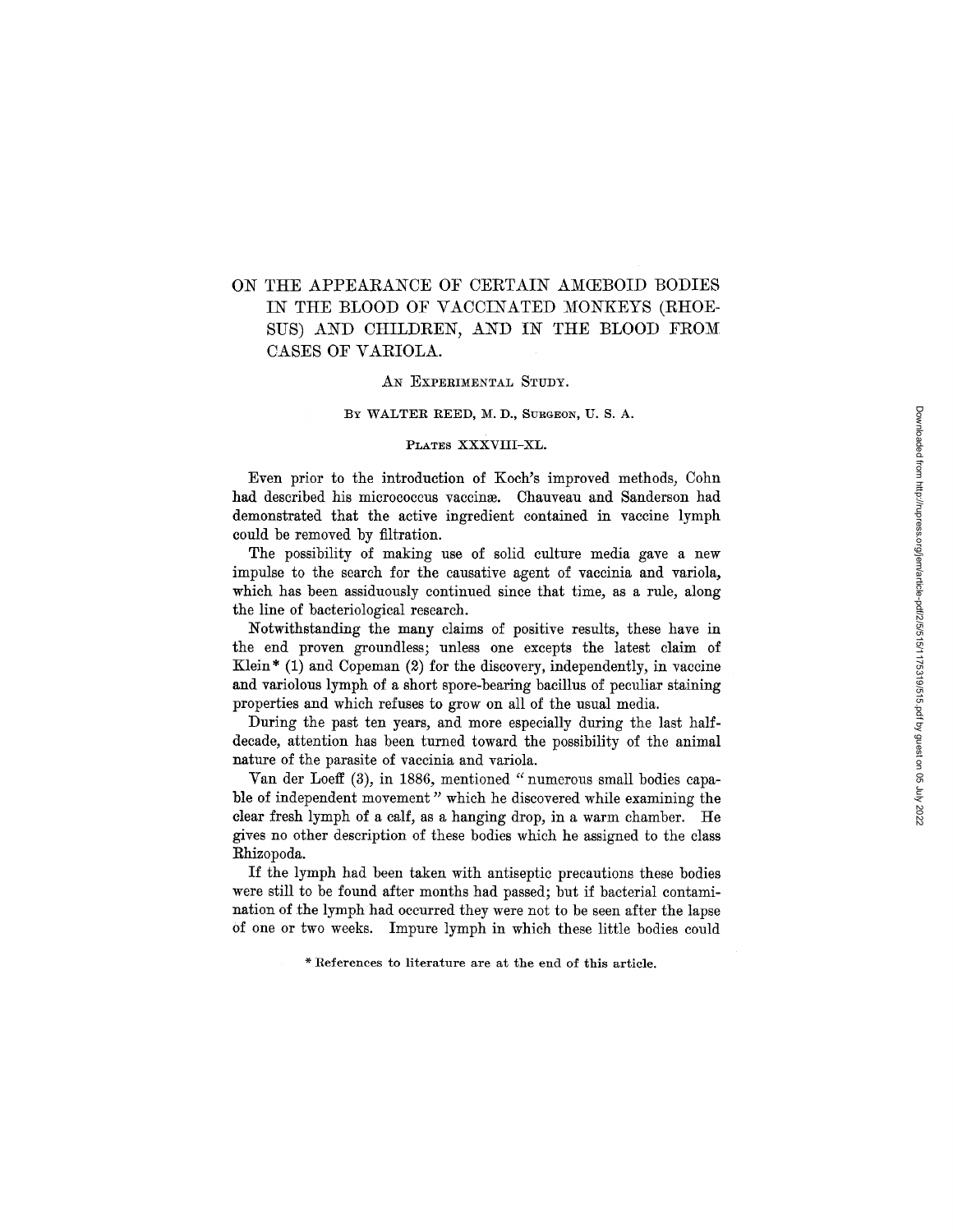not be found was inactive, whereas the inoculation of pure lymph containing them was always followed by success, even at the end of several months. The following year the same observer (4) reported the presence of similar amoeboid bodies, only more numerous, in lymph taken from two cases of small-pox at the commencement of the stage of pustulation.

Shortly after van der Loeff had published his observations, L. Pfeiffer (5) called attention to certain unicellular, round or oval bodies constantly present in the lymph of vaccinia and variola, which he believed to be parasites and assigned to the sporozoa (Leuckart), order Monocystis.

These parasites develop in the cells of the Malpighian layer of the skin, rapidly forming into cyst-like bodies. Propagation takes place by the formation of spores within the cyst wall. The mature spore presents the appearance of a minute disc with vacuolation, out of which there appears to be developed an amoeba-like embryo having independent movement. In 1888 Pfeiffer (6) found in human lymph numerous pale hyaline discs, without a nucleus, which exhibited rapid amoeboid movements. Rieck (7) confirmed Pfeiffer's finding in human, calf's and variolous lymph. More recently (1895) Ogata (8) has made careful mic- roscopic examinations of stained cover-slip preparations of fresh child's lymph. As a result of his studies he finds in humanized, bovine and variolous lymph certain protozoa which belong to the class Gregarinida, family Polycystidæ, genus Clepsidrina, and is of the opinion that these are probably the causative agent of vaccinia and variola.

The first attempt to cultivate the supposed parasite of vaccine lymph was made by Guarnieri (9) in 1892. He first studied the changes which occur in the epithelial cells of the skin during the prepustular stage of small-pox. He always found certain small bodies half the size of the nucleus, or much smaller, which occupied the protoplasm of the affected epithelial cells and stained uniformly and regularly. The little bodies were of various shapes, most often roundish, with irregular margins.

Guarnieri next inoculated the cornea of guinea-pigs and rabbits with vaccine lymph and obtained characteristic lesions, due to the development of a parasite within the deep epithelial cells of the cornea. At various periods of development-generally at the end of 48 hoursscrapings from the cornea were made and examined while suspended in a hanging drop of aqueous humor. Thus prepared, Guarnieri always found within the epithelial cells of the affected area little shining, slowly amoeboid bodies, which occupied the protoplasm of the cell but did not obtrude upon the nucleus. Stained sections of the cornea, made through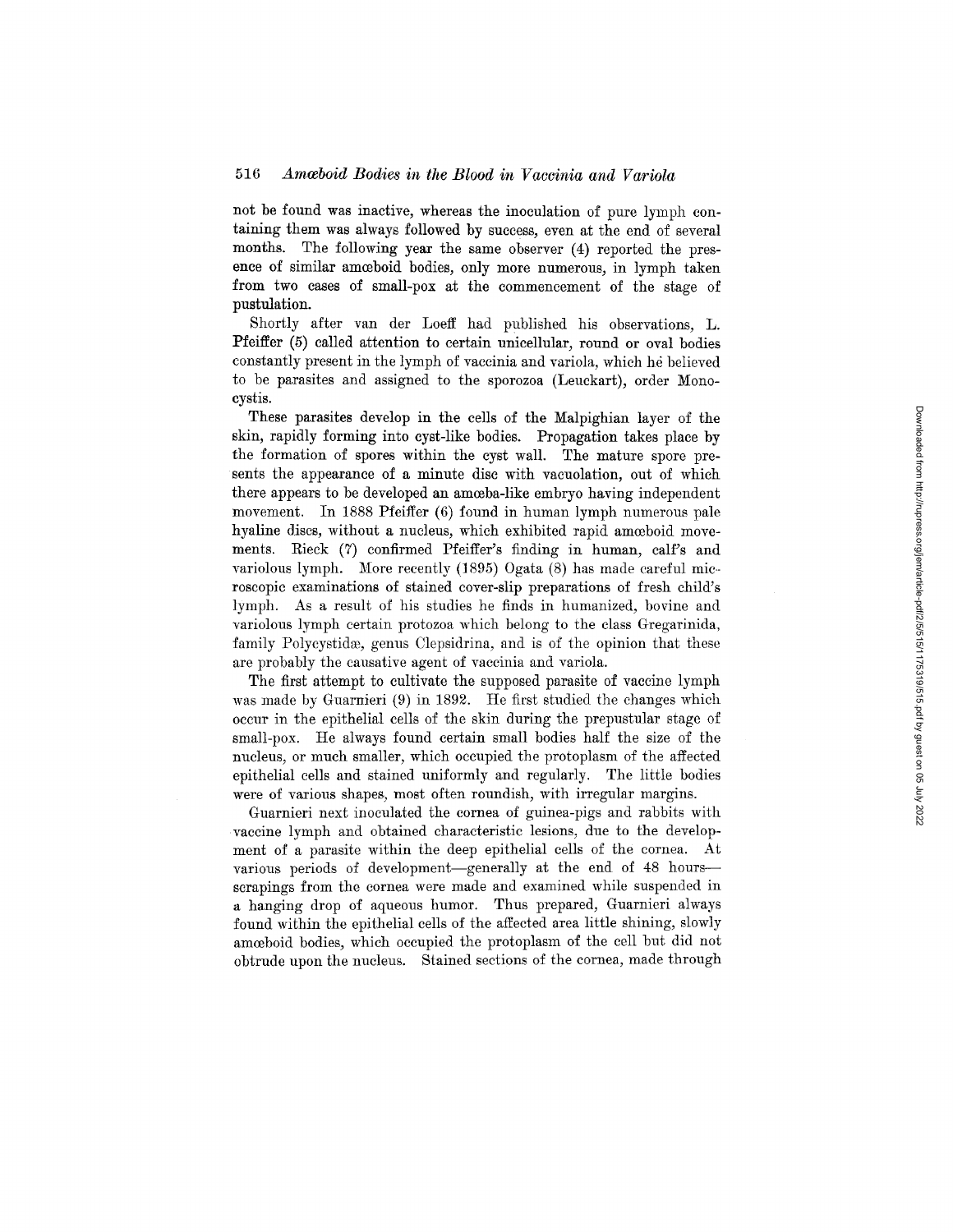the site of inoculation, examined under 500 diameters, showed that while the superficial cells were not involved, almost every deep epithelial cell contained, besides its nucleus, a small deeply stained body which lay in the protoplasm and was surrounded by a narrow clear zone. Each cell, as a rule, contained one of these bodies, though two or more might be present in the same cell. Examined under one thousand diameters these bodies were seen to consist of a round or oval nucleus, surrounded by a layer of protoplasm which assumed various shapes. Guarnieri considers these bodies to be parasites and assigns them to the protozoa. From the fact that the parasite occupies the protoplasm of the cell, which it destroys as it develops, Guarnieri designates it Cytoryctes variolæ seu vaccinæ.

Ferroni and Massari (10), in 1893, reported that after inoculation of the cornea of guinea-pigs and rabbits with croton oil and India ink, small bodies, like those described by Guarnieri, could be found in the epithelial cells, but in smaller numbers. They believe that the so-called parasites of Guarnieri are derived from the nucleus of the cells or from emigration of leucocytes.

In 1894 L. Pfeiffer (11) confirmed Guarnieri's experiments on the cornea of animals, and announced the discovery of the parasite also in the blood of small-pox patients, and in that of vaccinated children and calves during the stage of fever. He described these parasites as amoeboid cells, one-half the size of a red blood cell in the calf and one-fourth that of a red blood cell in the child. A nucleus is present which can be stained; sometimes the parasite contains from 2 to 4 nuclei. They are provided with pseudopodia and often with flagella that can be stained with Loeffier's flagella stain. These bodies are not intracellular, but swim free in the blood. The movements of the parasites are different from those of mononuclear and polynuclear leucocytes and resemble closely those of amcebæ. According to Pfeiffer there are two stages in the development of this parasite. The first consists of an infection of the protoplasm of the epithelial cells by those bodies which were first cultivated in the corneal epithelium by Guarnieri. The amoebæ found during the stage of fever in the blood of vaccinated children and in the small-pox blood belong also to this stage. Out of the young form occupying the epithelial cells develops the second stage, which presents itself as a kind of cyst—*Monocystis epithelialis* of Pfeiffer—whose contents divide into a number of spores. The further development of the spore into the young form has not as yet been followed.

The following year (1895) Von Sicherer (12), Clarke (13) and E. Pfeiffer (14) published confirmatory observations of Guarnieri's experi-38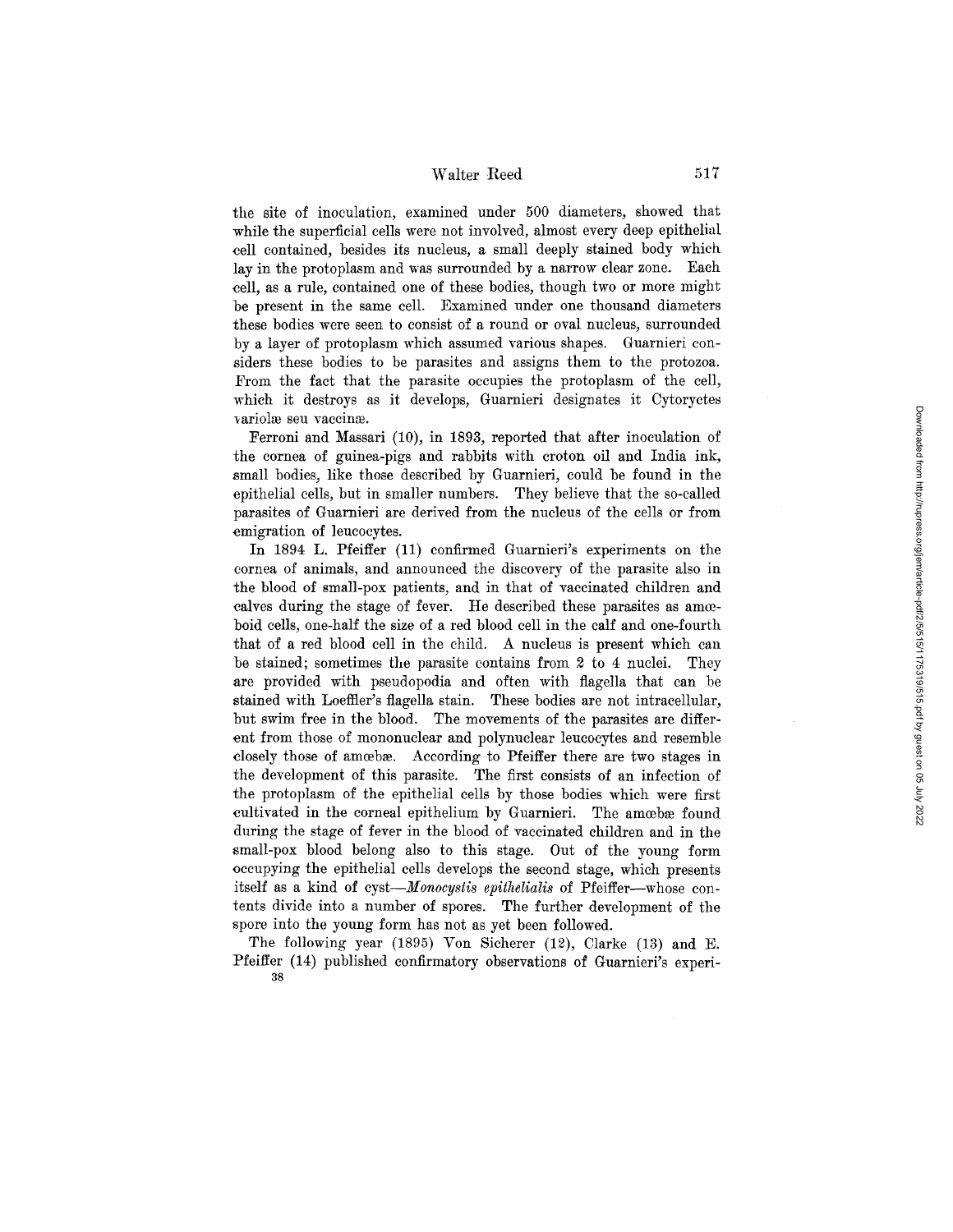ments on the cornea. Von Sicherer pronounces the process to be a local infection of the corneal cells by a parasite, which, while destroying the protoplasm of the cell, leaves the nucleus undisturbed. E. Pfeiffer failed to find these bodies in the corneal epithelium of rabbits inoculated with chemical irritants, such as osmic acid, glycerine, croton oil and lunar caustic; but they were uniformly present in the cornea of rabbits, goats and calves inoculated with vaccine lymph. Pfeiffer also found in the blood of vaccinated calves amoeboid bodies which continued their movements for several hours. His description is meagre, but his figure (No. 6) shows homogeneous amoeboid bodies of various shapes, generally with one nucleus. These bodies approach in size a red blood cell.

The foregoing embraces a brief review of the results obtained from a microscopical study of the local lesions of the skin in vaccinia and variola, and of the lesions of the cornea produced by inoculation with vaccine lymph. While not conclusive, the weight of testimony points strongly to the appearance within the corneal epithelium, following local vaccination, of certain definite bodies, possessing independent amœboid movements, and which do not appear to be called forth by various chemical irritants.

As regards the claim of L. Pfeiffer that small, free-swimming, nucleated amoeboid cells appear in the blood of variola and vaccinia during the stage of fever, which bodies he considers as the much sought parasite of these diseases, nothing confirmatory has so far been published.

At the suggestion of Surgeon-General Sternberg I took up this line of investigation about one year ago, directing attention at first to the microscopical examination of the blood of vaccinated monkeys and calves, and later to that of children and small-pox patients.

The work was begun in April and continued with slight interruptions until September, 1896. Except in the examination of the blood of small-pox patients, I was assisted by Dr. W. W. Gray, of the Army Medical Museum, and Dr. James Carroll, Assistant in the Laboratory of the Army Medical School, to the former of whom my thanks are also due for microphotographs and drawings, and to the latter for daily valuable assistance in the blood examinations covering a period of nearly five months.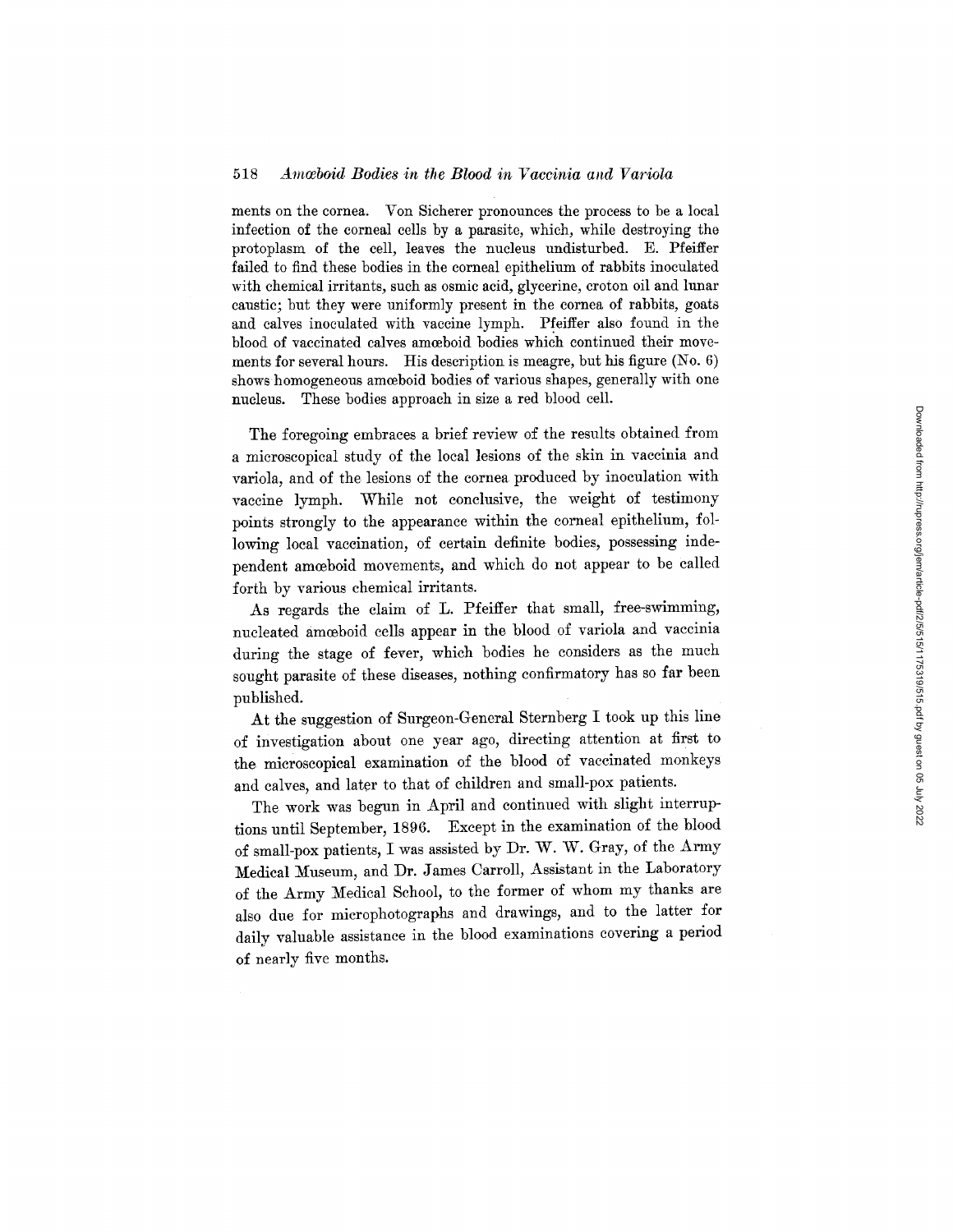The investigation was entirely confined to the study of fresh preparations of blood which were examined with the greatest care, one at least of the observers making use of a mechanical stage for this purpose. During the earlier experiments the blood was examined only at the height of vaccination (seventh and eighth day). In the later experiments the period of examination was extended to cover the time from the day of vaccination to the subsidence of this process, and in several of the experiments the blood was examined during a number of days preceding and following vaccination.

The results obtained are believed to be of sufficient interest to warrant their report.

In all the vaccinations, except one, glycerinated calf's vaccine was used. In the excepted case fresh monkey's vaccine was inoculated.

The examination of the four animals-three monkeys, one calffirst experimented upon was entirely negative. The succeeding experiments gave more encouragement. The following are brief details of some of these:

*Experiment* V.--Monkey. Vaccinated May 5, 1896. Successful. Daily examinations of the blood were made, beginning on the 4th day after vaccination. These are negative until the sixth day, when a body is found which attracts attention. It is in diameter about one-third that of a red blood cell; its protoplasm consists of very fine granules, these being smaller than those of an ordinary neutrophilic cell. From the periphery of this small body, clear, short, blunt bits of protoplasm are being continually projected and withdrawn. The granular portion of the protoplasm does not at any time flow into these clear pseudopodia, although the body changes its general shape, being sometimes round or oval, or even triangular. At times a round or oval white spot resembling a nucleus appears in its granular protoplasm. It is kept under observation about six hours (cold stage), during which time its amoeboid movements continue active, but the body does not change its position. Other bodies of like granulation and size, some quiet, some amoeboid, are observed. One of these bodies seen on the 8th day and left in the field of the microscope during the night shows at the end of 23 hours two distinct, long curved processes resembling flagella. Its amoeboid movements have ceased and its granular protoplasm appears darker and more condensed. On several occasions a neutrophilic leucocyte is seen to approach one of these bodies, envelop it completely, and then, after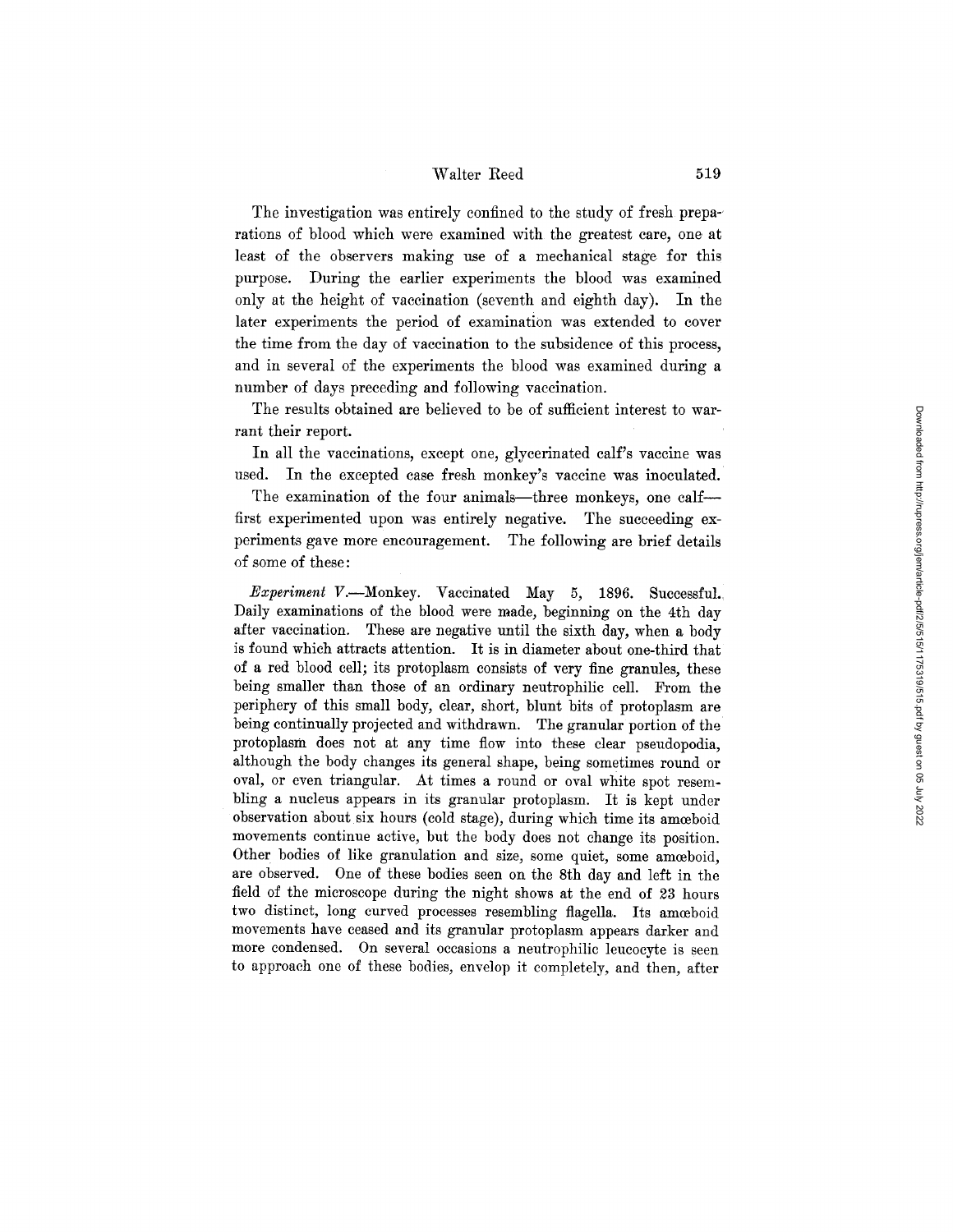an interval of a few minutes, release the body and pass on. These small granular bodies are found by each of three observers on all slides examined on the 7th, 8th, 9th, 10th and 11th day after vaccination (Photomicrographs 1-6, Plate XXXVIII). Their number is not large, but as many as five can be found on one slide.

They cannot be found on the 12th, 13th and 14th day, although patient search is made.

*Experiment* VI//.--Calf. Vaccinated May 13, 1896. Successful. Examination of blood from first to eighth day. On the third day after vaccination there are seen a few finely granular bodies, in diameter onefourth to one-half that of a red cell, which are either quiet or slowly change their general shape without projecting any clear protoplasm. Two similar bodies, however, are actively amoeboid. These bodies continue to appear until the seventh day, when they can no longer be found. These small amceboid bodies, both as to appearance and character of movement, resemble closely those seen in Experiment V.

*Experiment XI.*—Monkey. Vaccination June 6, 1896. Successful. This animal's blood had been examined daily by two observers from May 22nd to June 5th with negative results. There are seen, however, prior to vaccination, from time to time, small, roundish bodies having a slightly greenish refraction and no distinctly granular protoplasm. These are in diameter about one-third that of a red cell and possess amorboid movements. Small, short processes are projected which quickly assume the same greenish color as that of the body proper. They are not to be confounded with the granular bodies seen in vaccinia. After vaccination daily examinations are negative till June 12th (sixth day). On this day the granular amoeboid bodies appear in the blood in moderate numbers. They are in all respects similar to those described in Experiment V, except that some of them are smaller, having scarcely a diameter of one-sixth that of a red cell, and some have a slightly coarser and darker granulation. Distinct, clear, blunt processes are projected by these bodies into which, as a rule, the granular protoplasm does not flow, though exceptionally this is seen to take place. Several of these granular bodies are still amceboid at the expiration of thirty hours. On the 12th day a body unlike any heretofore seen in monkey's blood is found. Its diameter measures one-half that of a red cell, and the body consists of a number of dark granules situated in the midst of a clear protoplasm. This body is rapidly amoeboid, its clear periphery con tinually changing form and sometimes assuming rosette shapes (Plate XL, Figs. 1-9). A few granular bodies are present on the 14th day. Examination on the 15th, 16th and 17th days negative.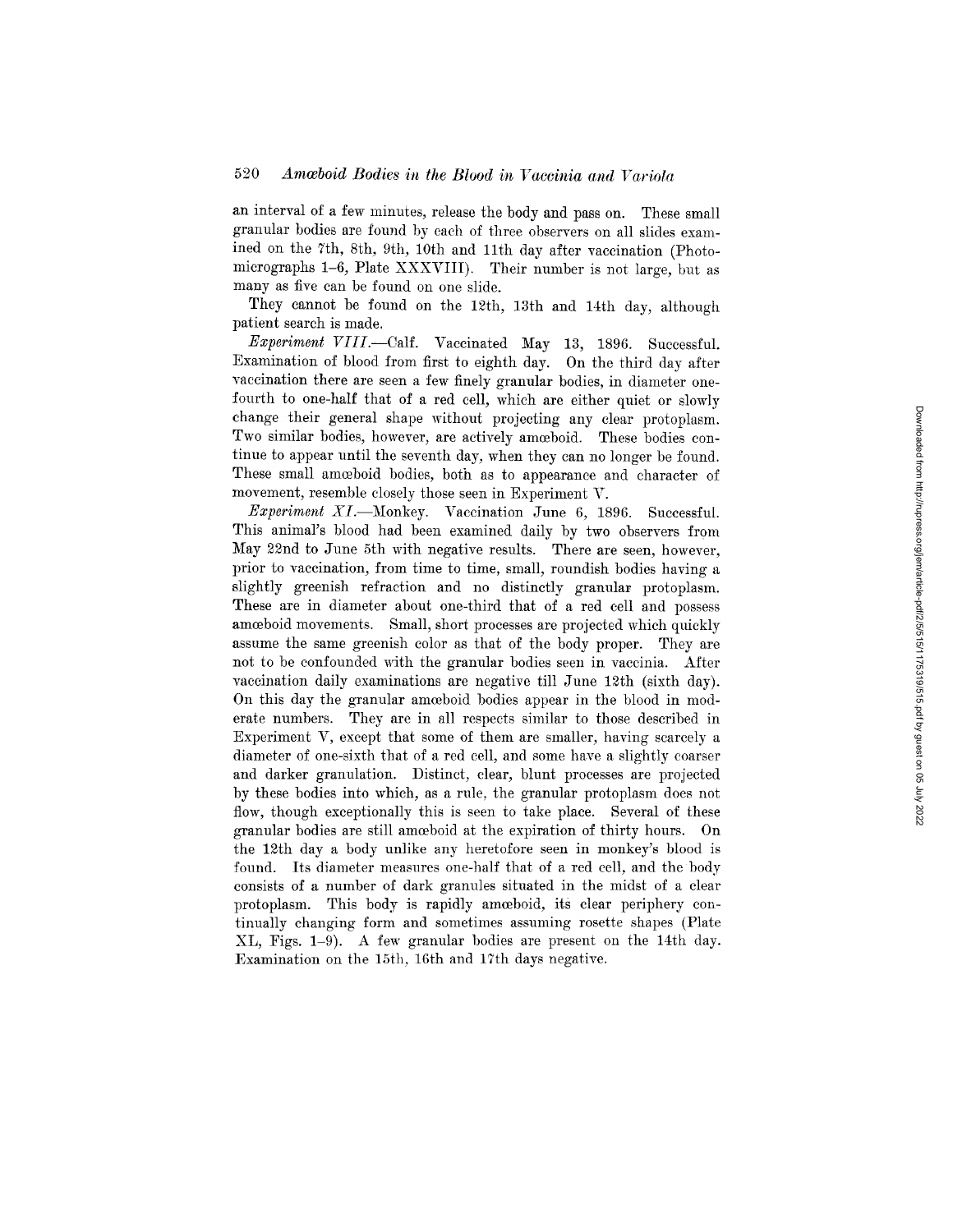Thus of eleven animals-9 monkeys, 2 calves--the blood of seven--6 monkeys and 1 calf--contained during the stage of fever attending a successful vaccination certain extra-cellular, small, granular amoeboid bodies which did not correspond to any of the normal elements of human blood. A fact which appeared of additional interest was the discovery of quite similar amoeboid bodies in my own blood five days after an accidental vaccination on the finger with fresh monkey's lymph. These bodies were present till the 10th day, but could not be found thereafter.

The time of appearance of the bodies in the blood of the vaccinated monkeys was as follows: 5th day, 2; 6th day, 4. There was observed, however, in the blood of one of the monkeys (Experiment 10), 20 hours after vaccination, an amoeboid granular body similar to those which had been seen to appear toward the end of the first week after vaccination. No other bodies were found thereafter in this particular animal's blood until the 6th day. The bodies disappeared as follows: 12th day, 3; 13th day, 1; 14th day, 2. In the one positive experiment with the calf they appeared on the 3rd day and could not be found after the 7th day.

As these rather interesting bodies had been found in the blood of the seven animals last experimented upon, it was considered advisable to continue the investigation with vaccinated children. In this second series of experiments the blood of five children was examined --3 white, 2 black. The following are brief protocols of some of these:

*Experiment XII.*—Child, 4 yrs., white. Vaccination June 23, 1896. Successful. Examination of the blood on the day preceding vaccination is negative. Examination of blood taken thirty minutes after vaccination shows one small, faintly granular body, in diameter one-third that of a red cell, which sends off clear, blunt processes after the manner of the bodies already described in the vaccinated monkey's blood. From this time until the 7th day examinations are negative. On this day there are observed a few pale amoeboid bodies, with a diameter one-half that of a red blood cell, containing a few fine, dark dancing granules and which are slowly amoeboid. Similar bodies are observed on the 9th day. Examination on 10th, llth and 12th days is negative.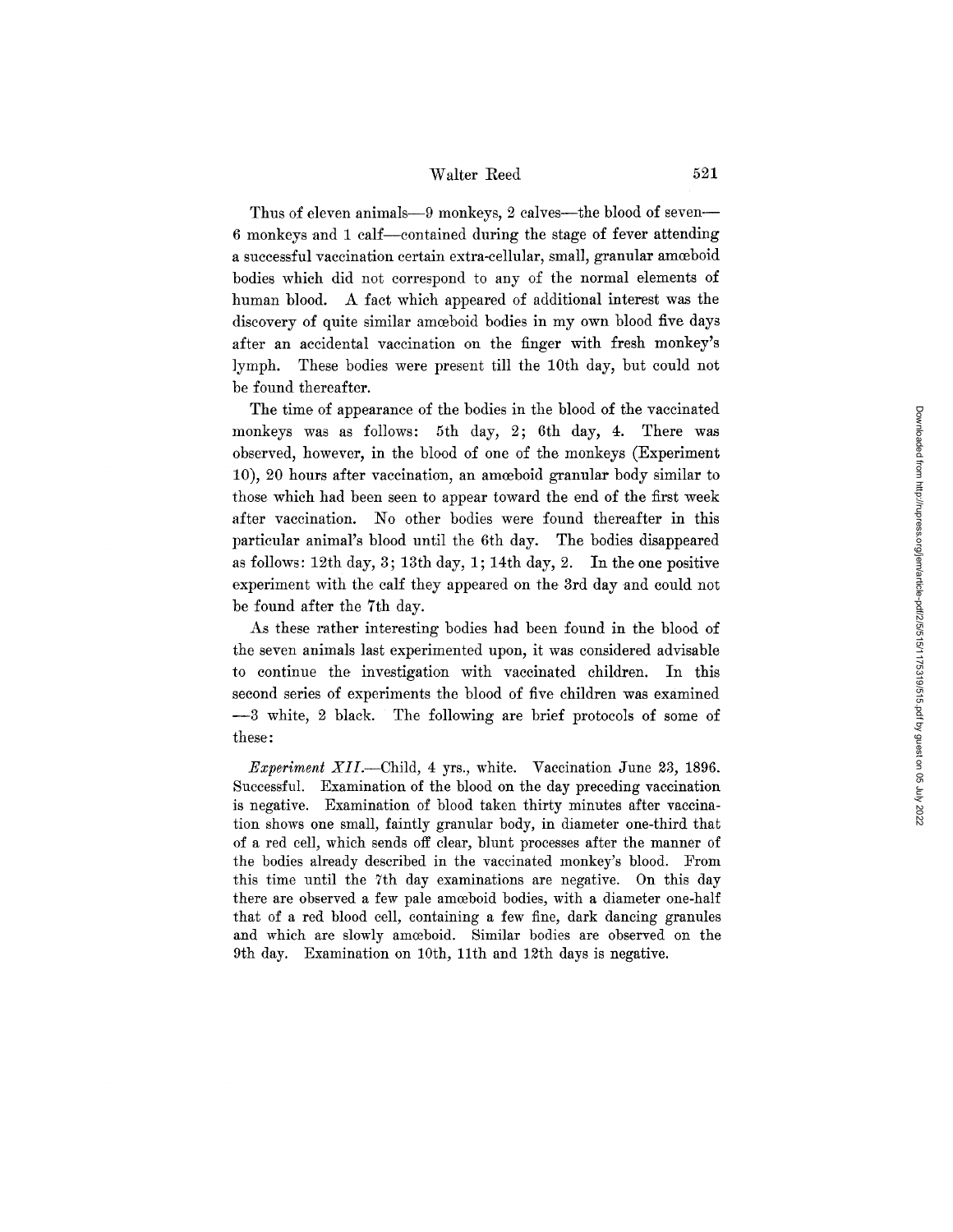## 522 Amæboid Bodies in the Blood in Vaccinia and Variola

*Experiment XIV.--Child,* 2 yrs., negro. Vaccination July 8, 1896. Successful. Blood subjected to daily examinations for one week preceding vaccination, with the result that four days prior to vaccination there is found a finely granular, actively amoeboid body, in diameter one-third that of a red blood cell, which sends off clear processes into which the granular protoplasm is not seen to flow. Twenty-four hours after vaccination a similar body is found. The results are then negative until the 7th day, when the small granular amoeboid bodies, as heretofore seen in monkey's blood, can be found in all fresh preparations (Photomicrographs 7-12, Plate XXXIX).

Sometimes as many as nine of these bodies are found on one slide. There is also seen on the 9th day a pale, slightly refractive body, with a diameter one-third that of a red cell, which contains one coarse, dark granule centrally situated, while its clear periphery undergoes continual changes of shape (Plate XL, Figs. 10-16). Examination of the blood on the 14th, 15th and 16th day is negative. In this child's blood prior to and during vaccination the small amoeboid body with slightly greenish refraction, which has been seen in the normal blood of the monkey, was found on several occasions.

Thus of five children whose blood was carefully studied during the period of vaccination, three (2 black, 1 white) gave a positive and two (both white) a negative result, as far as the finding of the small granular, amoeboid bodies was concerned. The case (Experiment XII) in which a granular body was seen in the blood taken thirty minutes after vaccination, but did not appear thereafter, is classed as negative. The bodies appeared in two cases on the 6th and in one on the 7th day; they disappeared from the blood in two cases on the 14th and in one case on the 17th day.

When the latter experiments were about completed the occurrence of an epidemic of small-pox on the island of Key West, Fla.,\* afforded the opportunity for the mieroseopie study of the blood of this disease. Unfortunately for these studies, upon my arrival the epidemic had about spent itself, so that only three eases could be examined, with the following result:

Through the courtesy of Dr. J. Y. Porter, State Health Officer, and Dr. Jos. H. White, Passed Asst. Surgeon, U. S. M. H. Service, officer in charge of the small-pox hospital, Key West, Fla., every facility was afforded the writer in conducting this investigation,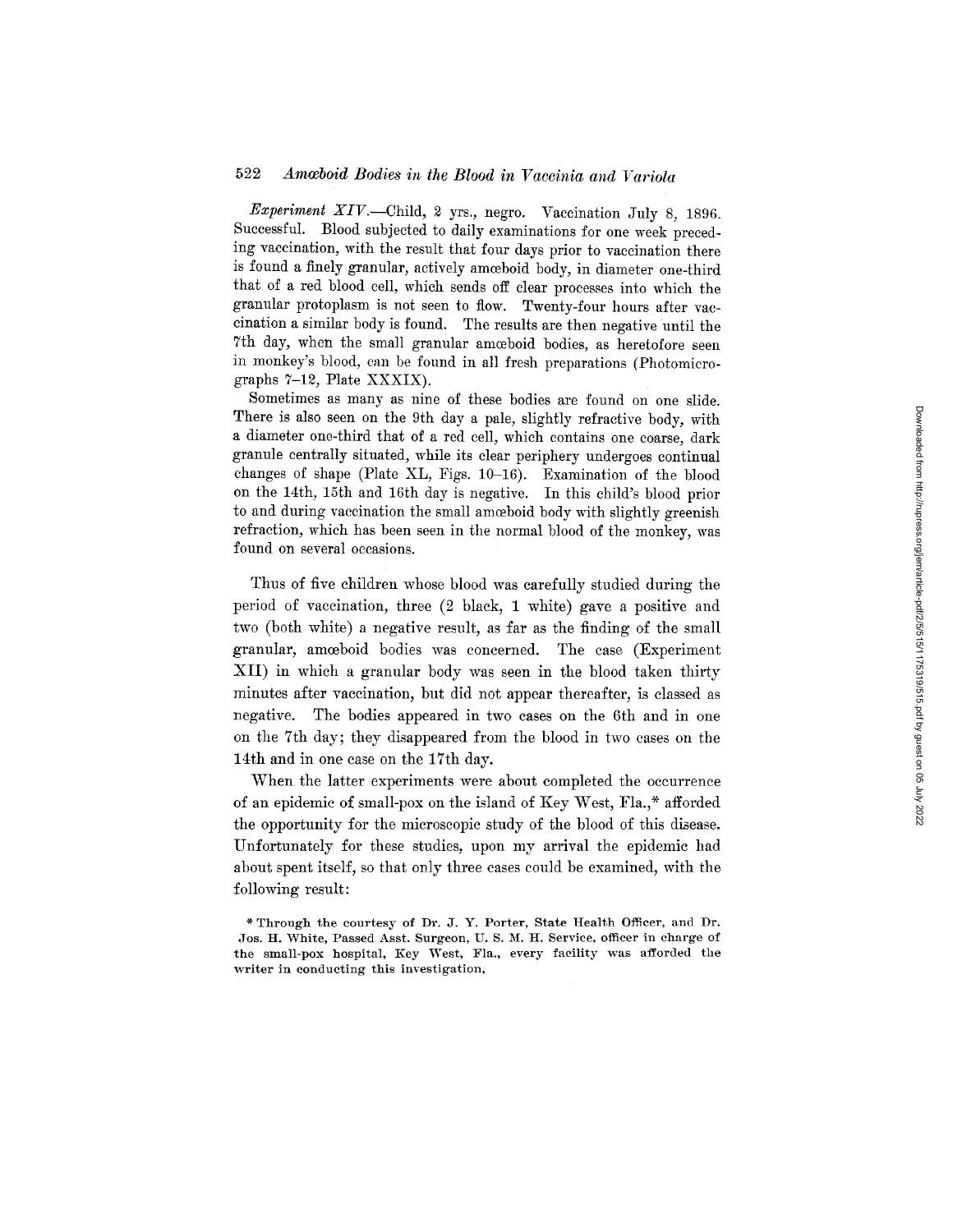*Observation XVII.--White* boy, 11 yrs. Discrete small-pox. 7th day of eruption. The same granular bodies, both as to size and amoeboid movements, as seen in the blood of vaccinated monkeys and children are found. In addition there are observed on each slide pale, amoeboid bodies, few in number, which contain a few fine or sometimes coarse refractive pigment-like granules. The size of these pale bodies is about one-half that of an ordinary red blood cell. They are generally actively amoeboid, continually changing their outline and sometimes assuming rosette-shaped forms. These amoeboid bodies are present on the 8th day. One of these is kept under observation for several hours. Its granules, few in number, remain centrally situated, while its periphery is rapidly changing, clear processes being quickly projected and withdrawn. It is left in the field of the microscope during the night and fifteen hours later presents the appearance of a quiet round body, in diameter one-half that of a red cell, with a pale, refractive peripheral zone and a granular centre, the latter made up of a number of quite dark refractive granules (Plate XL, Figs. 17-25).

Examination of the blood on the 9th day is negative.

*Observation XVIII.---Negro,* 11 yrs. Discrete small-pox. 4th day of eruption. The granular amœboid bodies and the pale amœboid bodies, such as have been described in the preceding observation, are found daily from the 4th until the 7th day of eruption. No examination made on the 8th day. On 9th and 10th days the examination is negative.

*Observation XIX.--Negro,* 70 yrs. Confluent small-pox. 8th day of eruption. No granular amoeboid bodies are seen in this blood. Pale, amoeba-like bodies are observed. These vary in diameter from one-third to one-half that of a red cell. Kept under observation for a considerable time, they show frequent changes of shape and contain a few fine, dark dancing granules. One body particularly arrests attention. It contains within its pale protoplasm a few very fine pigment-like granules-eight at most can be counted--which are, as a rule, gathered towards the centre, though they may be at times scattered. This body is very active in its movements, remarkably large blunt pseudopodia, as many as four at one time, being rapidly sent forth in various directions. Two hours later it has assumed the form of an oval amoeba one-half the size of a red cell and changes its general shape very slowly. The dark granules are no longer gathered towards the centre, but are distributed throughout the body. This patient died the same day, so that further examination could not be made.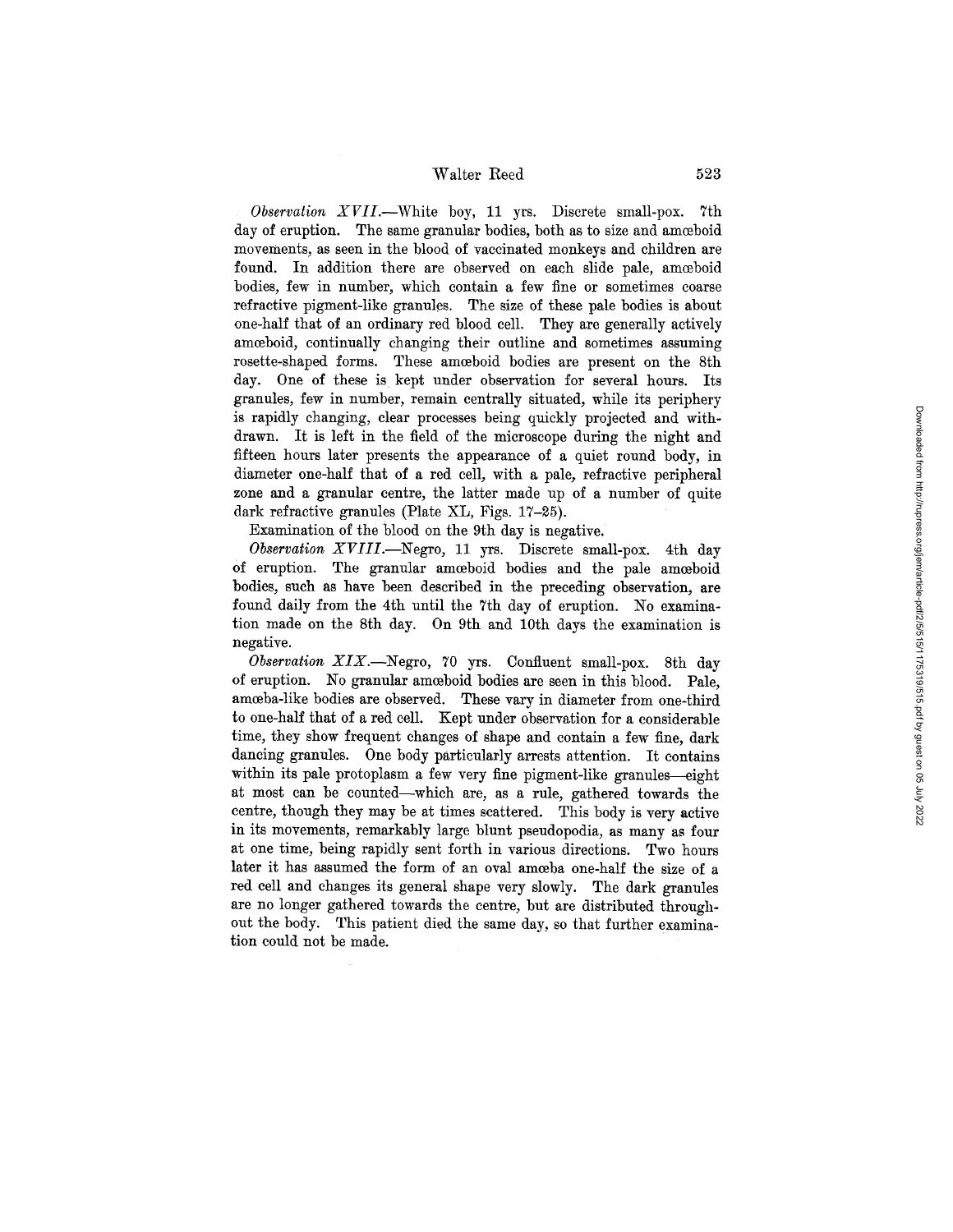## 524 Amacboid Bodies in the Blood in Vaccinia and Variola

Thus of three cases of variola, the small granular amoeboid bodies were present in the blood of two and absent in that of one (blood examined on the 8th day of eruption only). Paler amoeboid bodies were found in the blood of three, their appearance in one ease being as early as the 4th day of eruption. In two eases they were found on the 7th and 8th day of eruption, respectively. In two eases they were not found on the 9th day.

In view of the results obtained from a study of the blood of variola, it was considered advisable to study the blood of variolated monkeys. Hence soon after my return the following experiment was made:

*Experiment* XX.--Monkey. Variolated August 8, 1896, with fresh lymph taken from a discrete case of small-pox, 7th day of eruption. Suceessful. This animal's blood had not been examined prior to inoculation. First day's examination is negative. On the 3rd day after vaccination small finely granular amoeboid bodies are observed. These are seen on the 4th, 5th and 6th days. There are also found on the 5th and 6th days a few pale amoeboid bodies, in diameter one-half that of a red cell. These exhibit active movements and contain a few dark pigment-like granules (Plate XL, Figs. 26-30).

They resemble the pale amceboid bodies seen in the blood of variola. Examination on the 7th, 8th and 9th days is negative.

In view of Pfeiffer's statement that small amoeboid cells are to be seen during the stage of fever in the blood of vaeeinated children and calves, the diseovery in the blood of vaccinated monkeys, also, during the stage of fever, of granular amoeboid bodies much smaller relatively than any of the white elements heretofore described in normal human blood, naturally aroused much interest as to their true charaeter. Their disappearance, too, about the end of the second week did not lessen the important and intimate relation which these bodies appeared to bear to the local inflammation. Their minute size, their active amoeboid movements, the persistency of the latter, together with the oceasional phenomenon of phagoeytosis, all seemed to point to the parasitic nature of these bodies, as claimed by Pfeiffer.

The discovery, however, of a similar body in the blood of a monkey within twenty-four hours after vaeeination, and in the blood of a ehild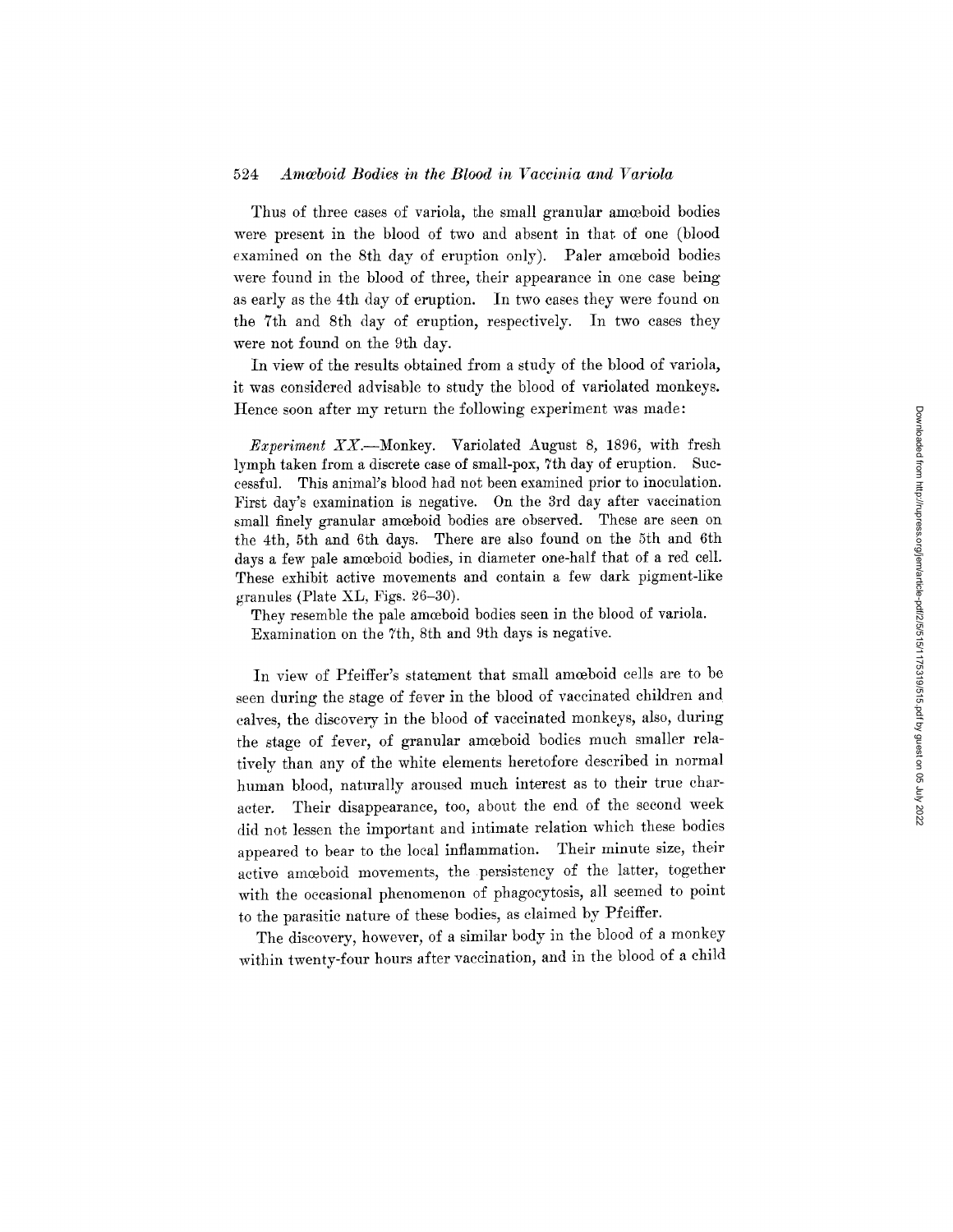thirty minutes after vaccination, necessarily raised a doubt as to their causative importance. It seemed possible, after all, that such bodies might be occasionally found in normal blood and that during vaccination they might appear in larger numbers in the general circulation. This led to a thorough search for these diminutive bodies in the normal blood of monkeys and children. As a result of this search there was found in the blood of one monkey and of one negro child, prior to vaccination, a body having the same appearance and size as those seen in the blood of vaccinated animals. The failure to observe this small granular body heretofore in normal blood must be attributed to its extreme scarcity and relatively small size. The tendency, too, to overlook such small bits of protoplasm would be natural, since on casual inspection they might readily be mistaken for parts of a fragmented leucocyte.

The origin of these small granular bodies, rarely seen in normal blood, as well as their possible identity with those bodies observed by Pfeiffer and myself in the blood of vaccinated animals and children and in that of small-pox, must be left to future observation to determine. Their appearance in the general circulation in vaccinia about the end of the first week, in such numbers that a few may be found in every well-made preparation of blood, and their prompt disappearance about the end of the second week, is indicative of their importance, whatever may be their real significance.

The pale amoeboid bodies which were observed in the blood of three cases of small-pox and of one variolated monkey will, it is hoped, attract the attention of other investigators. Bodies such as these have not been found, during this investigation, in the normal blood of animals or children.

#### CONCLUSIONS.

1. The claim of L. Pfeiffer that small granular amceboid bodies are present in the blood of vaccinated children and calves, and in the blood from eases of variola, during the stage of fever is confirmed. A nucleus has not been positively made out in any of these bodies.

2. Granular amoeboid bodies, having a diameter about one-third that of a red blood cell, appear, also, in the blood of the monkey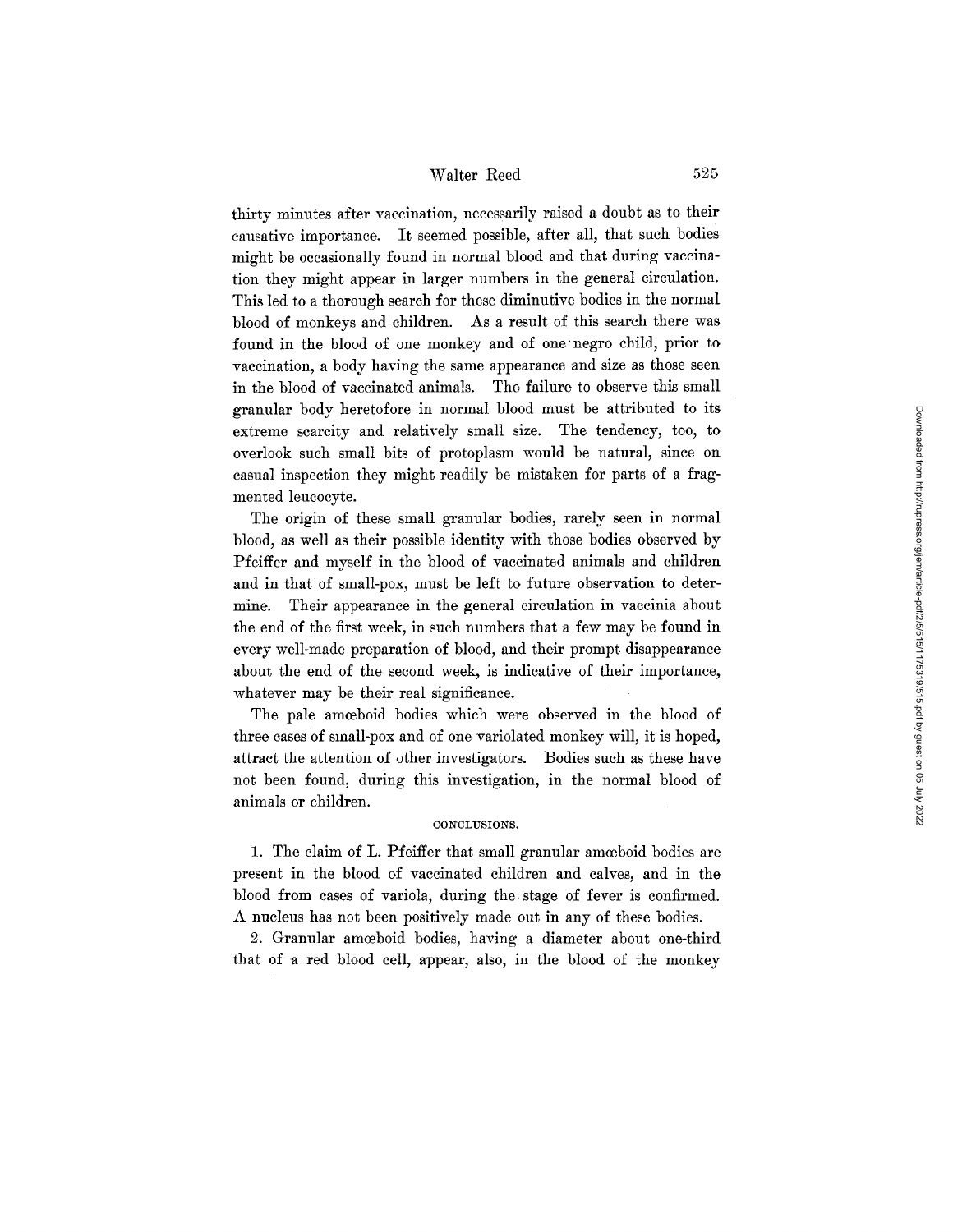during the active stage of vaccinia and disappear with the decline of the local inflammation.

3. A body of like appearance, granulation and size may occasionally be found in the normal blood of monkeys and children.

4. Pale amceboid bodies, containing a few dark pigment-like granules, are present in the blood from cases of variola and in the blood of the variolated monkey. Bodies of like appearance may occasionally be found in the blood of vaccinated children and monkeys.

### DESCRIPTION OF PLATES XXXVIII-XL.

The description accompanies the plates.

### BIBLIOGRAPHY.

1. Klein, E.--Etiology of Vaccinia and Variola. *Report of the Local Government Board,* xxii (1892-93), 395-400.

2. Copeman, S. M.-Discussion on the Pathology of Vaccinia. *British Medical Journal,* Sept. 22, 1894, 632.

3. van der Loeff, A.--Ueber Proteiden in dem animalischen Impfungsstoffe. *Monatshefte für praktische Dermatologie* (1887), vi, No. 5, 189-95.

4. The same.--Ueber Proteiden oder Amöben bei Variola Vera. Ibid. (1887), vi, No. 10, 447-9.

5. Pfeiffer, L.--Ein neuer Parasit des Pockenprozesses aus der Gattung Sporozoa (Lenckart). *Ibid.* (1887), vi, No. 10.

6. Pfeiffer, L.--Weitere Untersuchungen über Parasiten im Blut und in der Lymphe bei den Pockenprozessen. *Correspondenz-B15tter des Allgemeinen Aertzlichen Vereins yon Thiiringen,* xvii (1888), 644--67.

7. Rieek, M.--Ueber einen neuen Parasiten der Pockenprocesse. *Rundschau auf dem Gebiete der Thiermedicin, etc.,* 1887, No. 10, 77-9.

8. 0gata, M.--Ueber die Sporozoa (Gregarinen) der Vaccinelymphe und deren Bedeutung für die Krankheit. Mittheilungen aus der Medi*cinischen FacultSt der Kaiserlich-Japanischen Universit~it,* iii (1895), No. *2,* Tokio.

9. Guarnieri, G.--Ricerche sulla patogenesi ed etiologia dell' infezione vaccinica e vaiolosa. *Archivio per le scienze mediche*, xvi (1892), No. 22, 403-23.

10. Ferroni, E., and Massari, G.--Sulla pretesa scoperta del Guarnieri riguardo la infezione vacciniea e vaiolosa. *La Riforma Medica,* ii (1893), 602-4.

11. Pfeiffer, L.-Behandlung und Prophylaxe der Blattern. Hand-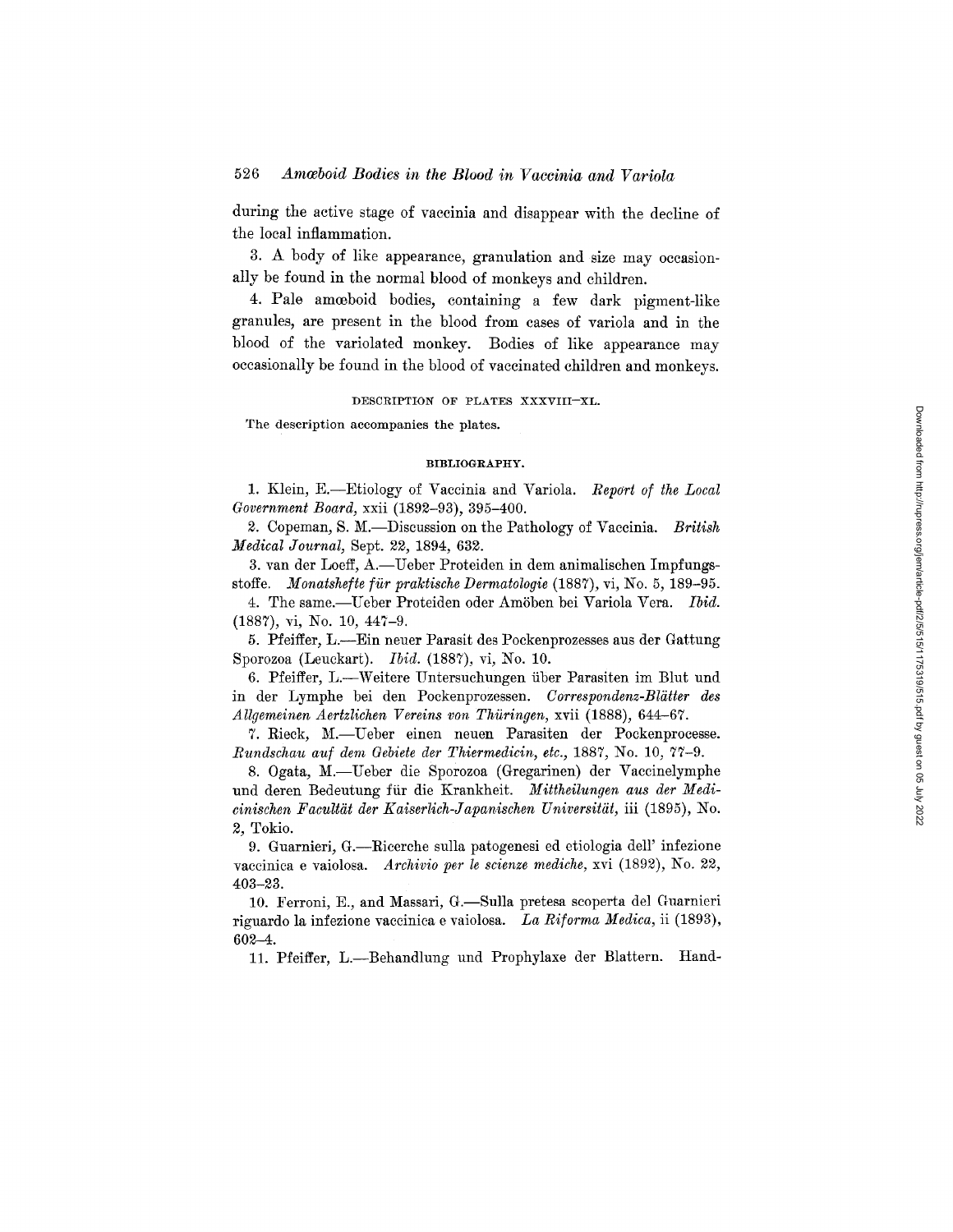## $\begin{tabular}{cc} Water \textbf{Red} & & 527 \end{tabular}$

buch der speciellen Therapie innerer Krankheiten. Dritte Lieferung, 1894, 229.

12. Voa Sicherer.--Beitrag zur Kenntniss des Variolaparasiten. *Münchener medicinische Wochenschrift, 1895, No. 34, 492-3.* 

13. Clarke, J. J.--Einige Beobachtungen fiber die Morphologie der Sporozoen yon Yariola, sowie iiber die Pathologie der Syphilis. *Centralblatt für Bakt. und Parasitenkunde, xvii (1895), 300.* 

14. Pfeiffer, E.-Ueber die Züchtung des Vaccineerregers in dem Corneaepithel des Kaninchens, Meerschweinchens und Kalbes. *Centralblatt für Bakt. und Parasitenkunde, xviii (1895), 769.*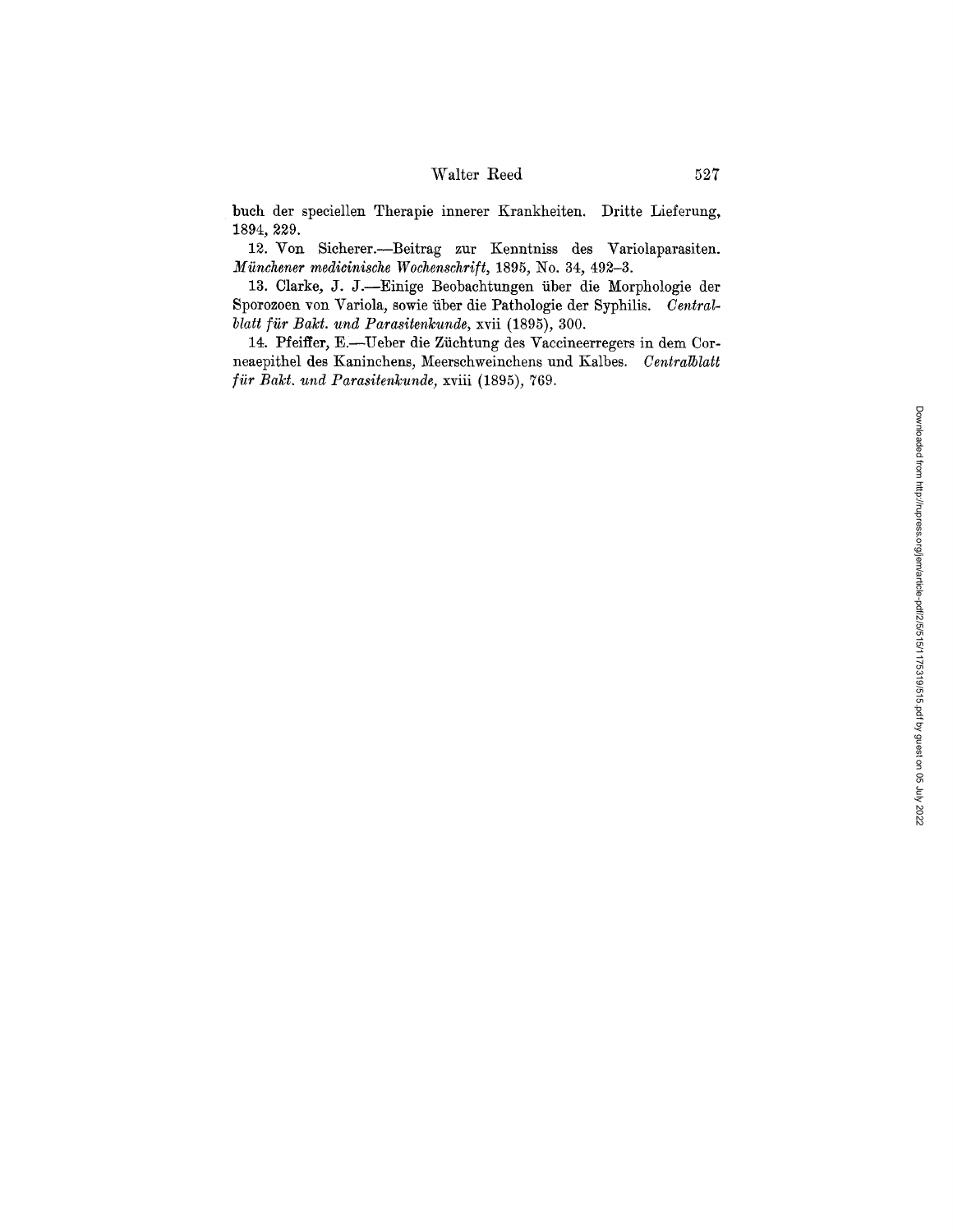

A granular amoeboid body, blood of monkey, 8th day of vaccination. Photomicrographs taken at intervals of about thirty seconds,  $\times$  1000.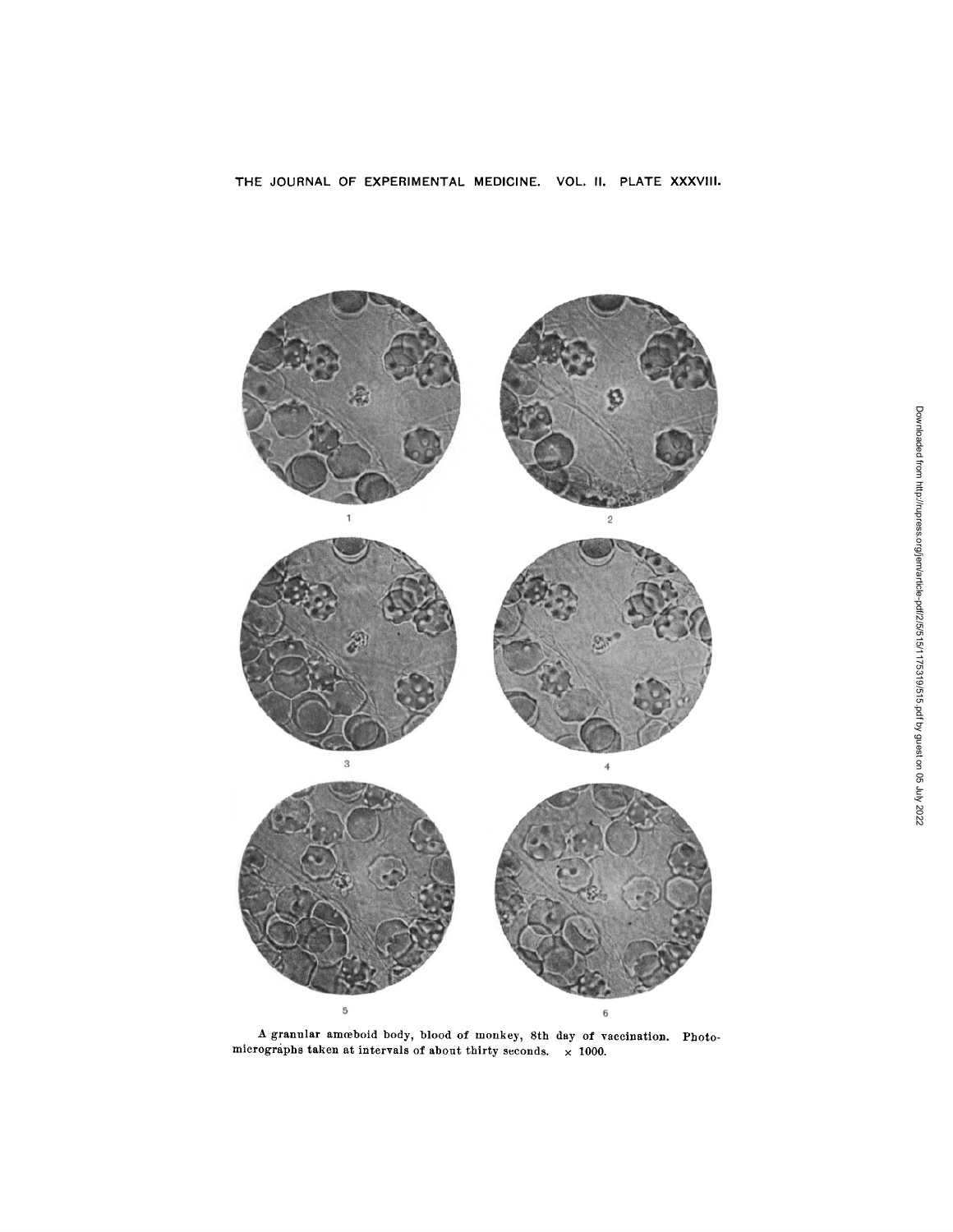

A granular amoeboid body, blood o£ negro child, 8th day of vaccination. Photomicrographs taken at intervals of about thirty seconds,  $\times$  1000.